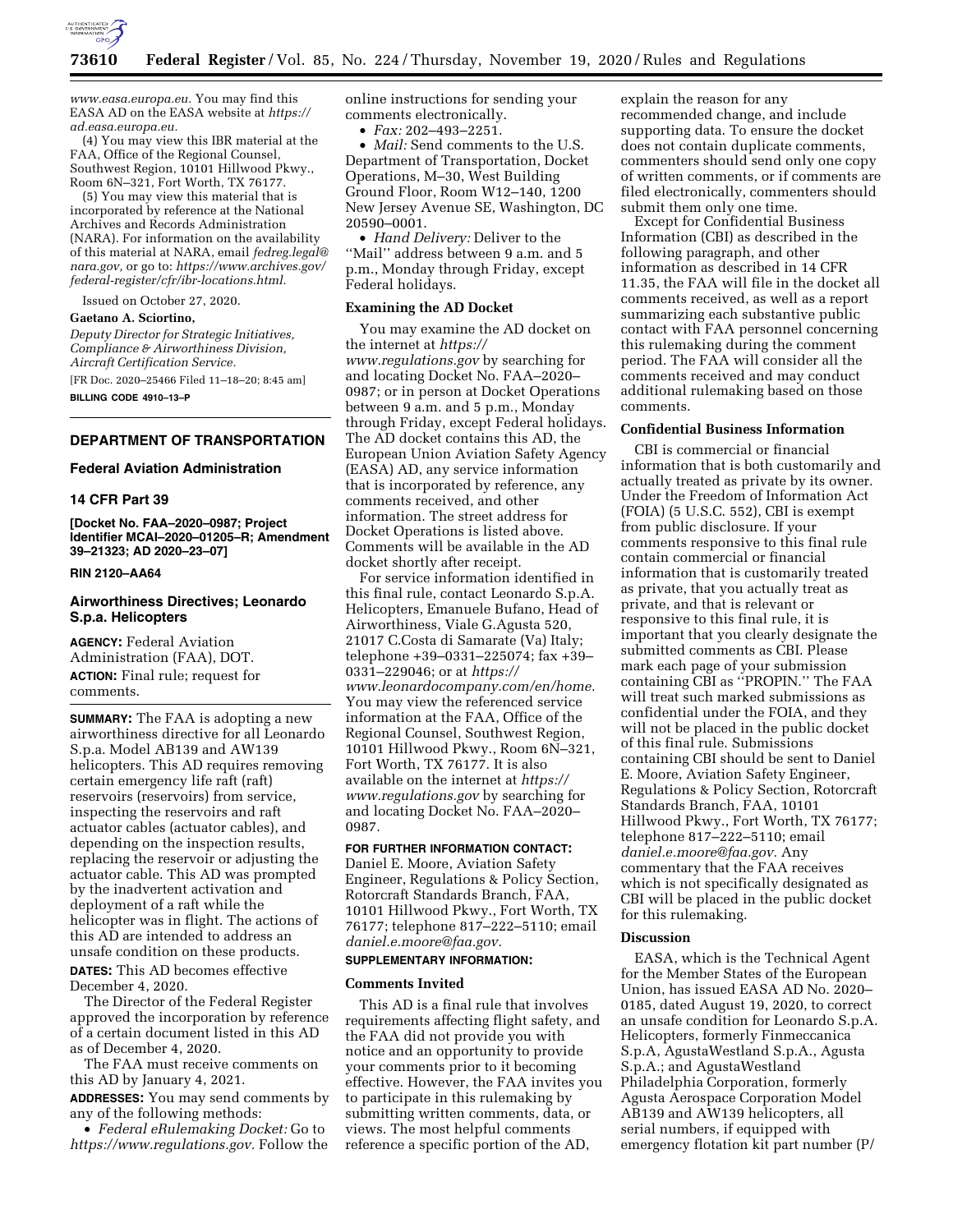N) 4G9560F00111 (15 passengers) or P/ N 4G9560F00211 (18 passengers). An inadvertent raft activation and deployment event occurred on a Model AW139 helicopter during flight. EASA advises that following the deployment, the raft separated from the helicopter and was lost at sea. EASA states that investigation is on-going into the cause of this event. Model AB139 helicopters are subject to the same unsafe condition due to design similarity to the AW139 helicopters. EASA advises that this condition, if not detected and corrected, may lead to further unintended activation and deployment of the raft in flight and separation with possible impact on the rotors, resulting in reduced control of the helicopter.

To address this unsafe condition, Leonardo Helicopters has issued Alert Service Bulletin No. 139–648, dated August 10, 2020 (ASB 139–648) to provide replacement instructions for certain reservoirs and a one-time inspection for all other reservoirs to verify that the actuator cable and the valve pull rod are correctly installed.

Accordingly, the EASA AD requires, for some helicopters, replacement of affected reservoirs and, for other helicopters, inspections of the valve pull rod and the actuator cable of the raft and, depending on findings, accomplishment of the applicable corrective action(s). The EASA AD also prohibits (re)installation of an affected reservoir on any helicopter.

#### **FAA's Determination**

These helicopters have been approved by EASA and are approved for operation in the United States. Pursuant to the FAA's bilateral agreement with the European Union, EASA has notified the FAA of the unsafe condition described in its AD. The FAA is issuing this AD after evaluating all of the information provided by EASA and determining the unsafe condition exists and is likely to exist or develop on other helicopters of the same type designs.

# **Related Service Information Under 1 CFR Part 51**

The FAA reviewed ASB 139–648, which specifies procedures to replace certain reservoirs and return them to the supplier, inspect the measurement of the actuator cable between the face of the pull rod and the back of the valve cap, inspect the actuator cable by inspecting the clearance between the sphere at the end of the actuator cable and the activation system, and adjust the actuator cable.

This service information is reasonably available because the interested parties have access to it through their normal

course of business or by the means identified in the **ADDRESSES** section.

# **AD Requirements**

This AD requires the following:

• For helicopters with certain serialnumbered right-hand (RH) or left-hand (LH) reservoirs P/N 3G2560V01951 or P/ N 3G2560V01251 installed, within 25 hours time-in-service (TIS), removing each affected reservoir from service.

• For helicopters with certain other serial-numbered RH or LH reservoirs P/ N 3G2560V01951 or P/N 3G2560V01251 installed, within 25 hours TIS or before the reservoir accumulates 55 total hours TIS since first installation on a helicopter, whichever occurs later, inspecting the valve pull rod of each reservoir. If the measurement of the actuator cable between the face of the pull rod and the back of the valve cap exceeds 68.5 mm, this AD requires replacing the reservoir before further flight.

• For helicopters with certain other serial-numbered RH or LH reservoirs P/ N 3G2560V01951 or P/N 3G2560V01251 installed, this AD requires, within 25 hours TIS, inspecting the actuator cable of each reservoir. If the clearance between the sphere at the end of the actuator cable and the activation system exceeds  $5.0 + 0.00/-2.0$  mm, this AD requires adjusting the actuator cable before further flight.

This AD also prohibits installing certain serial-numbered reservoirs P/N 3G2560V01951 or P/N 3G2560V01251 on any helicopter and prohibits installing any other serial-numbered reservoir P/N 3G2560V01951 or P/N 3G2560V01251 on any helicopter unless the actuator cable of the reservoir has been inspected, and if required, the actuator cable adjusted.

# **Differences Between This AD and the EASA AD**

The EASA AD states one of the compliance times to inspect the valve pull rod is since installation of a serviceable reservoir due removal of an affected reservoir, whereas this AD does not. The EASA AD requires returning removed reservoirs to the supplier, whereas this AD requires removing certain reservoirs from service and replacing other certain reservoirs instead.

#### **Regulatory Flexibility Act**

The requirements of the Regulatory Flexibility Act (RFA) do not apply when an agency finds good cause pursuant to 5 U.S.C. 553 to adopt a rule without prior notice and comment. Because FAA has determined that it has good cause to

adopt this rule without notice and comment, RFA analysis is not required.

# **Costs of Compliance**

The FAA estimates that this AD affects 130 helicopters of U.S. Registry. Labor rates are estimated at \$85 per work-hour. Based on these numbers, the FAA estimates that operators may incur the following costs in order to comply with this AD.

Replacing a reservoir takes about 1 work-hour and parts cost about \$400 for an estimated cost of \$485 per reservoir.

Inspecting the valve pull rod of the reservoirs takes about 1 work-hour for an estimated cost of \$85 per helicopter and \$11,050 for the U.S. fleet.

Inspecting the actuator cables takes about 0.25 work-hour for an estimated cost of \$21 per helicopter and \$2,730 for the U.S. fleet. If required, adjusting an actuator cable takes about 0.75 workhour for an estimated cost of \$64 per cable.

## **FAA's Justification and Determination of the Effective Date**

Section 553(b)(3)(B) of the Administrative Procedure Act (5 U.S.C.) authorizes agencies to dispense with notice and comment procedures for rules when the agency, for ''good cause'' finds that those procedures are ''impracticable, unnecessary, or contrary to the public interest.'' Under this section, an agency, upon finding good cause, may issue a final rule without seeking comment prior to the rulemaking.

An unsafe condition exists that requires the immediate adoption of this AD without providing an opportunity for public comments prior to adoption. The FAA has found that the risk to the flying public justifies waiving notice and comment prior to adoption of this rule because the required corrective actions must be completed within 25 hours TIS or before a component accumulates 55 total hours TIS since first installation on a helicopter, a short time period of about two months based on the average flight-hour utilization rate of these helicopters. Therefore, notice and opportunity for prior public comment are impracticable and contrary to public interest pursuant to 5 U.S.C. 553(b)(3)(B). In addition, for the reasons stated above, the FAA finds that good cause exists pursuant to 5 U.S.C. 553(d) for making this amendment effective in less than 30 days.

# **Authority for This Rulemaking**

Title 49 of the United States Code specifies the FAA's authority to issue rules on aviation safety. Subtitle I, section 106, describes the authority of